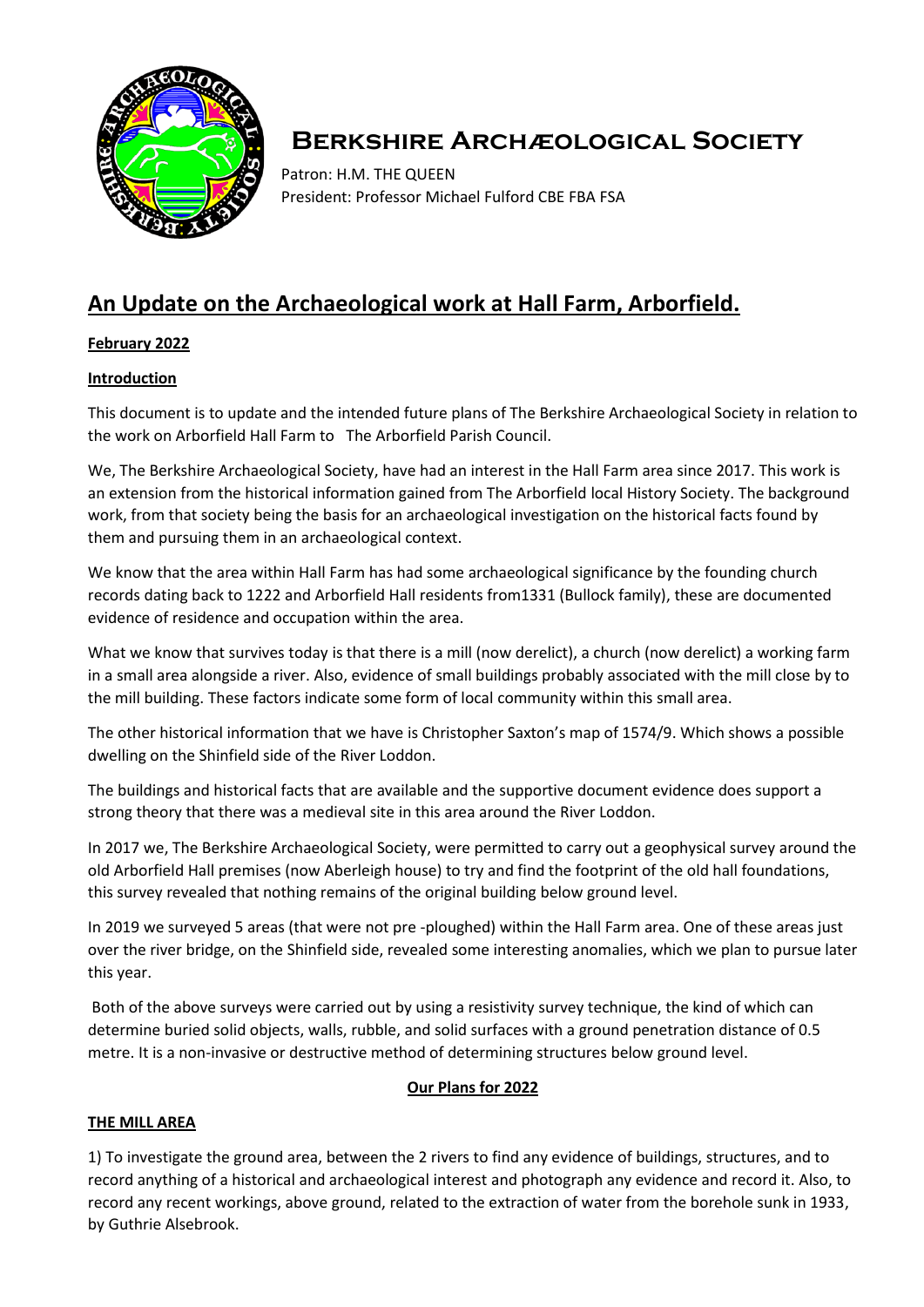2) To record any evidence of the old mill building footprint, the present mill size is much smaller than it was in 1836 when it was extended to produce paper. This is important because a lot of recent documented plans show a much smaller building.

3) This work, is conducted with the permission, guidance and assistance from Thames Water, and will take place on 22nd,23rd and 24th March 2022.

## **THE AREA ON THE SHINFIELD SIDE OF THE RIVER LODDON**

1. To survey the south area of the trackway that leads through the farmland and towards the Shinfield area.

THE MILL

- 2. This survey is to determine the extent of the anomalies found on the northside of the trackway, found in the 2019 survey and to determine if the two survey results are related in the form of a complete building structure.
- 3. This survey will take place in September 2022, along with the required guidelines and cooperation from Reading Universities CEDAR facilities management



# **Map showing Areas of Intended Archaeological Investigation**

- **A.** Intended Survey of Mill Area.
- **B.** Area surveyed in 2019.
- **C.** Proposed area to be survey in 2022.